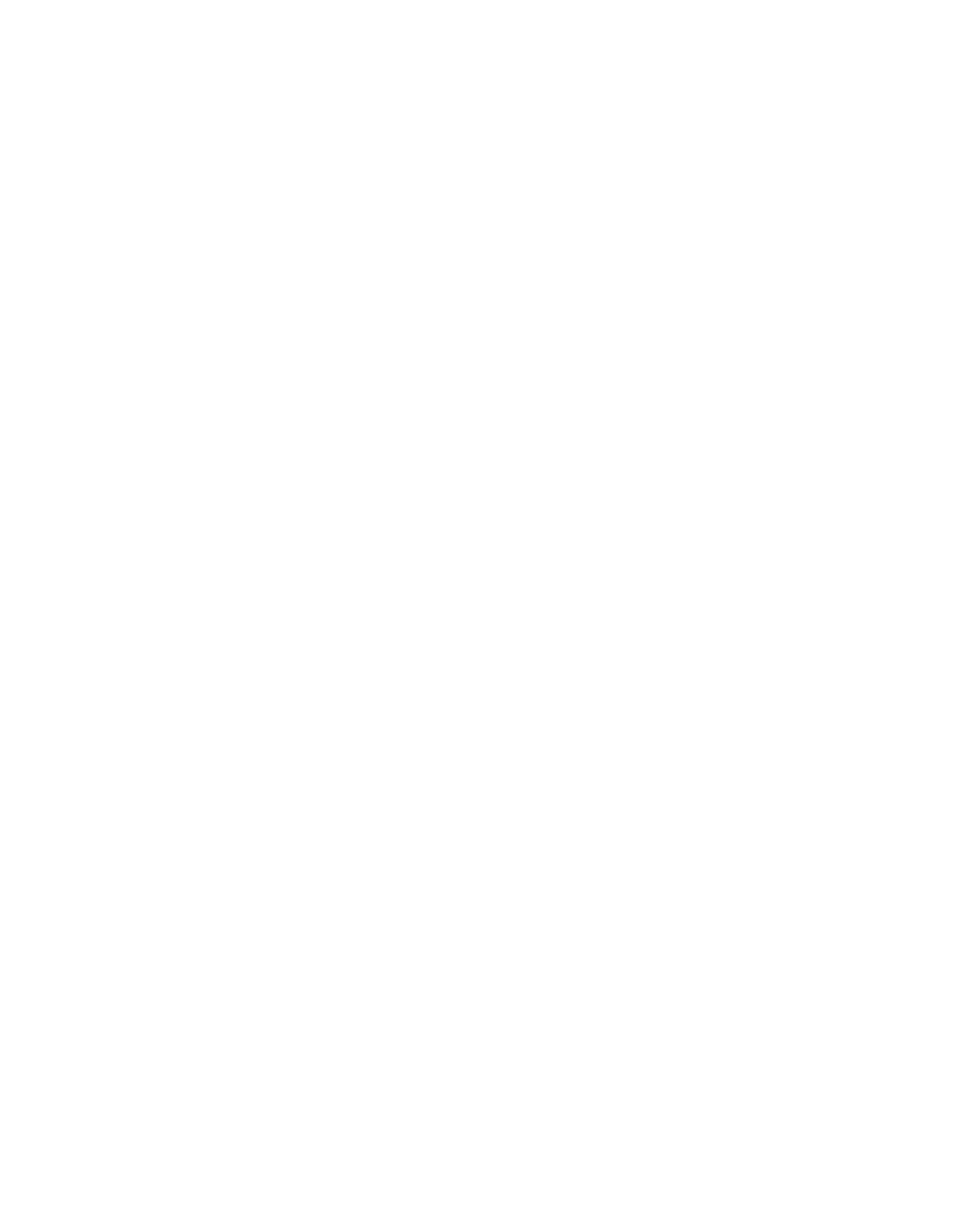## 1 A Matched  $T/N$  Transversal Filter

#### 1.1 Problem Statement

- **Let d** be an integer-indexed sequence of complex-valued data symbols  $d<sub>\zeta</sub>$  and assume that each symbol is a random variable with mean zero, unit variance, and no correlation with other symbols in the stream. In other words, assume that  $\langle d_{\zeta} \rangle = 0$  and  $\langle d_{\zeta} d_{\eta}^{*} \rangle = \delta_{\zeta, \eta}$  where  $\langle \bullet \rangle$  is the expectation operator and  $\delta$  is the Kronecker  $\delta$ . (For example, each  $d_{\zeta}$  could be a QPSK-modulated symbol in  $\{(\pm 1 \pm j)/\sqrt{2}\}\.$ )
- Fixing  $N \ge 1$  and sampling N times per symbol, define  $z_l = d_\zeta$  where  $\zeta = \lfloor l/N \rfloor$ .
- Assume the sample sequence z is convolved with a known time-invariant FIR filter g to produce a sequence w as follows.

$$
w_l = \sum_{m \in \mathcal{G}} g_m z_{l-m} \tag{1}
$$

Here  $\mathcal G$  is some (known) finite interval of integers.

- Add white Gaussian noise y to w to produce r. Assume that y and z are uncorrelated. Because y is white,  $\langle y_l y_m^* \rangle = N_0 \delta_{l,m}$  for a known  $N_0 > 0$ .
- Fix a finite interval of integers  $\mathcal{F}$ .
- Given a hypothetical FIR filter  $f = (f_n : n \in \mathcal{F})$ , define an associated sequence  $\hat{d}$  of recovered symbols by

$$
\hat{d}_{\zeta} = \sum_{n \in \mathcal{F}} f_n r_{N\zeta - n}.\tag{2}
$$

• Problem. Find an f with least mean square error  $MSE = \langle | \hat{d}_\zeta - d_\zeta |$  $^{2}$ .

The above filter **f** is called a *transversal* filter in the literature.

As we shall see, with do not need to know  $g$  per se. It suffices to know  $g$  convolved with a unit pulse of length N, that is,  $g'_m = g_m + g_{m-1} + \cdots + g_{m-N+1}$ . Moreover, it is feasible to measure  $g'$  accurately without changing our  $T/N$  modulation. For example, if we send a unit impulse data stream  $d_{\zeta} = \delta_{\zeta,0}$ , then the received signal  $\mathbf{r}$  is  $\mathbf{g}' + \mathbf{y}$ . Continuing the example, if we transmit a data stream of widely spaced repeated unit impulses, then we use the received signal to compute a least squares estimate of  $g'$  and  $N_0$ .

#### 1.2 Direct Solution

Because the MSE is a nonnegative polynomial function of the real and imaginary parts of f, there is indeed at least one optimal f. Moreover, any optimal f will be a stationary point of the MSE function. A filter f is such a stationary point if and only if we have

$$
0 = \frac{\partial}{\partial f_{\nu}^*} \left\langle (\hat{d}_{\zeta} - d_{\zeta})(\hat{d}_{\zeta} - d_{\zeta})^* \right\rangle \tag{3}
$$

 $-$  \*

for all  $\nu \in \mathcal{F}$ . The above derivative is the Wirtinger derivative with respect to the complex conjugate  $f^*_{\nu}$  of  $f_{\nu}$ . Recursively expanding the definition of  $\hat{d}_{\zeta}$  and then differentiating with respect to  $f_{\nu}^*$  (but treating  $f_{\nu}$ as a constant), we reduce (3) to

$$
0 = \left\langle \left[ \sum_{n \in \mathcal{F}} f_n \left( y_{N\zeta - n} + \sum_{m \in \mathcal{G}} g_m z_{N\zeta - n - m} \right) - d_{\zeta} \right] \left[ y_{N\zeta - \nu} + \sum_{p \in \mathcal{G}} g_p z_{N\zeta - \nu - p} \right]^* \right\rangle. \tag{4}
$$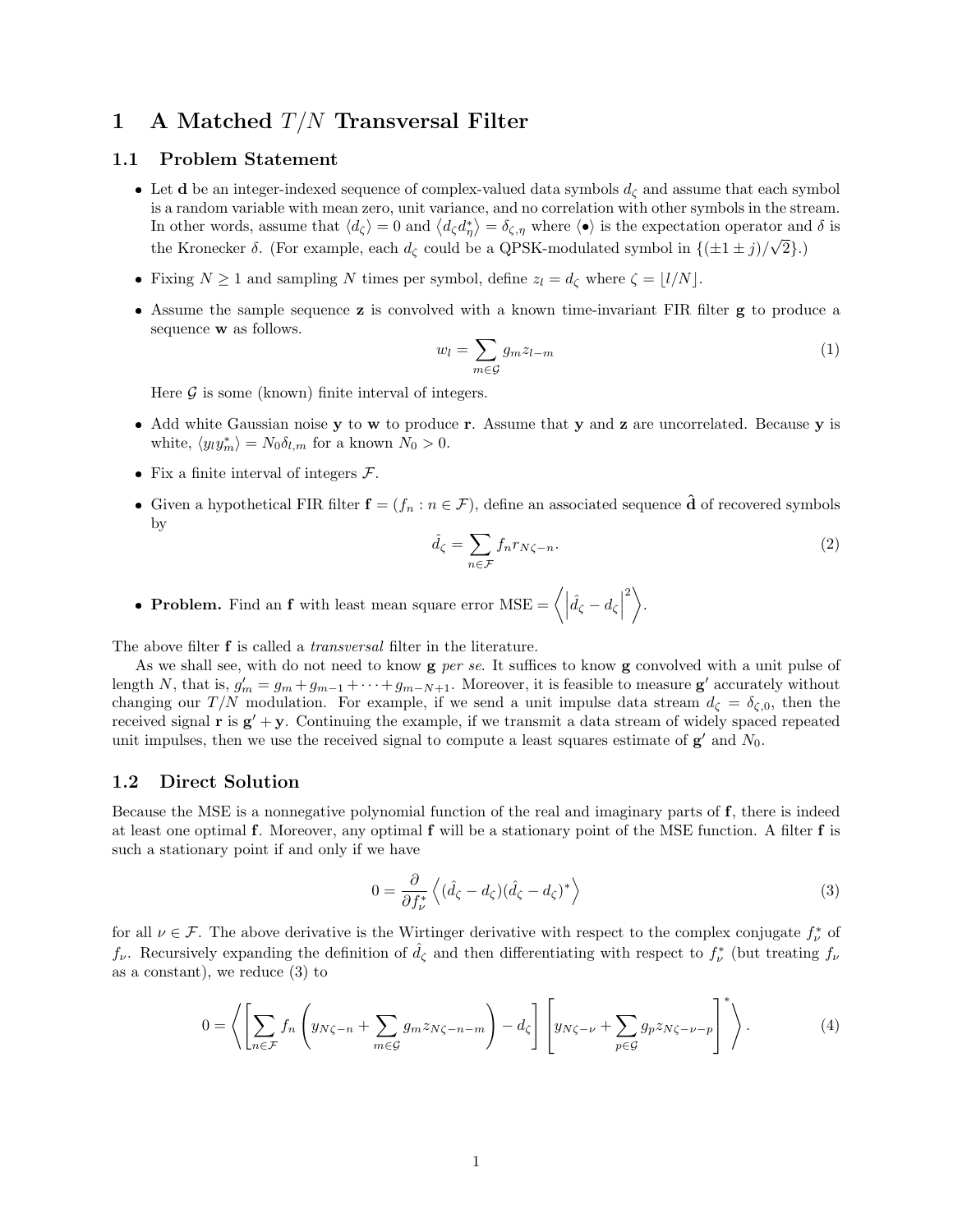The above equation simplifies as follows, first using the assumptions that  $\bf{v}$  and  $\bf{z}$  are uncorrelated and that  $\bf{v}$ is δ-correlated, second using the assumption that  $\bf{d}$  is δ-correlated, and third introducing new abbreviations.

$$
0 = N_0 f_{\nu} + \sum_{n \in \mathcal{F}} f_n \sum_{m,p \in \mathcal{G}} g_m g_p^* \langle z_{N\zeta - n - m} z_{N\zeta - \nu - p}^* \rangle \tag{5}
$$

$$
\sum_{p\in\mathcal{G}}g_p^*\left\langle z_{N\zeta-\nu-p}d_{\zeta}\right\rangle\tag{6}
$$

$$
= N_0 f_{\nu} + \sum_{n \in \mathcal{F}} f_n \sum \{g_m g_p^* : m, p \in \mathcal{G} \text{ and } \lceil (n+m)/N \rceil = \lceil (\nu + p)/N \rceil \}
$$
(7)

$$
\sum \{g_p^* : p \in \mathcal{G} \cap (-N - \nu, -\nu] \}
$$
 (8)

$$
= N_0 f_{\nu} + \sum_{n \in \mathcal{F}} f_n R_{\nu, n} \qquad (9)
$$

− γ<sup>ν</sup> (10)

In matrix notation, we have  $(N_0I + R)f = \gamma$ . Observe that R is Hermitian and positive definite. Therefore,  $\mathbf{f} = (N_0 \mathbf{I} + \mathbf{R})^{-1} \boldsymbol{\gamma}$  is the unique optimum. Also observe that  $R_{\nu,n} = R_{\nu+N,n+N}$ . Therefore, if the filter length  $|\mathcal{F}|$  is a multiple of N, then  $(N_0\mathbf{I} + \mathbf{R})\mathbf{f} = \gamma$  is a block Toeplitz system and the block Levinson algorithm<sup>[1]</sup> will solve for  $f$  much more efficiently than an arbitrary Hermitian system can be solved. We will describe how to do this in Subsection 1.3.

In general, f can always be made more accurate by expanding F. But we see from the definition of  $\gamma$ that the largest accuracy gains come from expanding the overlap of F and  $-\mathcal{G}$ . (Here  $-\mathcal{G} = \{-m : m \in \mathcal{G}\}\.$ )

For our above matched filter and for all other  $T/N$  filters we discuss in this section and Section 2, we do not actually need exact knowledge of g. Rather, it suffices to know  $\gamma$ . In particular, our above optimal f is a function of  $\gamma$  because  $R_{\nu,n} = \sum_k \gamma_{\nu+Nk} \gamma_{n+Nk}^*$ . Moreover, as discussed in Subsection 1.1, we could measure each  $\gamma_{\nu} = g_{-\nu}^* + \cdots + g_{-\nu-N+1}^*$  by including in **d** a training sequence of widely spaced unit impulses.

#### 1.3 A Lattice Solution

−

−

In Subsection 1.2, the matched transversal filter f is directly optimized for a fixed interval of delay indices  $\mathcal F$ . In this subsection we describe an incremental implementation of the same optimal solution that starts with an initial  $\mathcal{F} = \mathcal{F}_0$  of length N and uses the block Levinson algorithm to repeatedly append or prepend N elements to F. In the  $T/1$  setting, this incremental approach is called a *lattice filter* by some authors because its block diagram includes lattice structures of the form below.[2]



In the on-line setting, where  $f$  must track a slowly varying  $g$ , (a  $T/N$  analog of) a lattice filter is more promising than the direct approach of Subsection 1.2. Why? Consider the increments  $\hat{d}_{\zeta}^{(0)}$  $\hat{d}_{\zeta}^{(0)},\,\hat{d}_{\zeta}^{(1)}-\hat{d}_{\zeta}^{(0)}$ ζ ,  $\hat{d}_{\zeta}^{(2)} - \hat{d}_{\zeta}^{(1)}$  $\hat{d}_{\zeta}^{(1)}, \, \hat{d}_{\zeta}^{(3)}$  -  $\hat{d}_{\zeta}^{(2)}$  $\zeta^{(2)}$ , ... of a recovered symbol that correspond to incrementally extending F by N elements at a time from  $\mathcal{F}_0$  to  $\mathcal{F}_1$  to  $\mathcal{F}_2$  to  $\mathcal{F}_3$  to ... If each  $\hat{d}_{\zeta}^{(n)}$  $\zeta^{(n)}$  is nearly optimal, then all the increments are nearly uncorrelated with each other, which greatly accelerates adaptive optimization of these increments.[2] Moreover, these increments can be efficiently computed as explained below.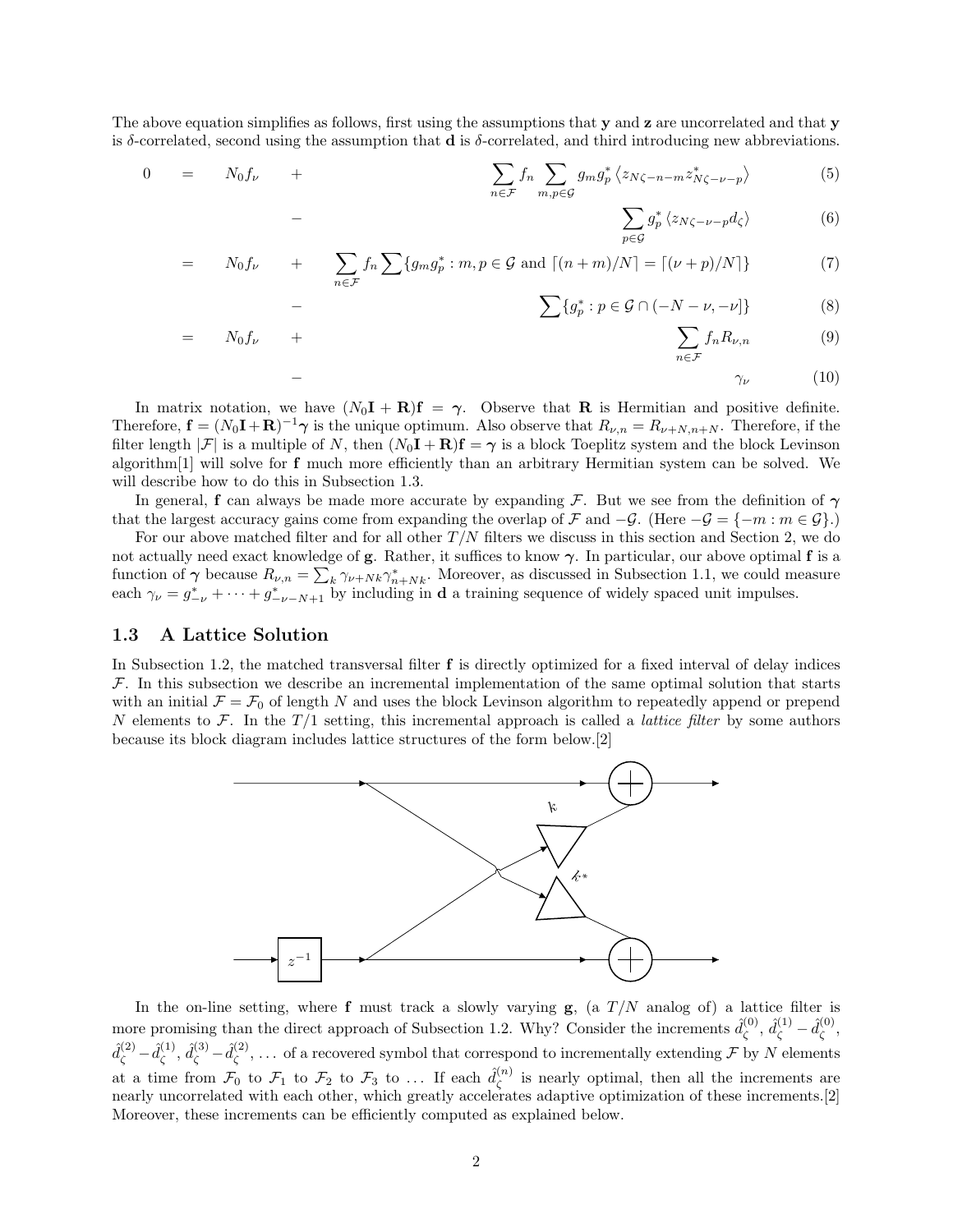We begin our lattice solution by fixing some notation. For simplicity, we will assume  $\min(\mathcal{F})$  is a multiple of N. Let  $\mathbf{f}^{[\alpha,\beta]}$  denote the optimal f for  $\mathcal{F} = [N\alpha, N\beta + N)$  and let  $\boldsymbol{\gamma}^{[\alpha,\beta]} = \boldsymbol{\gamma}$  for  $\mathcal{F} = [N\alpha, N\beta + N)$ :

$$
(\boldsymbol{\gamma}^{[\alpha,\beta]})^T = [\gamma_{N\alpha} \cdots \gamma_{N\beta+N-1}], \qquad \mathbf{f}^{[\alpha,\beta]} = (N_0\mathbf{I} + \mathbf{R})^{-1}\boldsymbol{\gamma}^{[\alpha,\beta]}.
$$
 (11)

Let  $T_{p,q} = N_0 \delta_{p,q} + R_{p,q}$  for all integers p, q and divide **T** into  $N \times N$  blocks each equal to  $S_n$  for some integer n where  $(\mathbf{S}_n)_{p,q} = T_{p-1,Nn+q-1}$  for  $p,q \in [1,N]$ . This is possible because **R** has the block Toeplitz property  $R_{p,q} = R_{N+p,N+q}$  for all integers p, q. For each  $n \geq 0$ , let  $\mathbf{T}_n$  denote the  $(Nn+N) \times (Nn+N)$ matrix given by

$$
\mathbf{T}_n = \begin{bmatrix} \mathbf{S}_0 & \mathbf{S}_1 & \mathbf{S}_2 & \cdots & \mathbf{S}_n \\ \mathbf{S}_{-1} & \mathbf{S}_0 & \mathbf{S}_1 & \cdots & \mathbf{S}_{n-1} \\ \mathbf{S}_{-2} & \mathbf{S}_{-1} & \mathbf{S}_0 & \cdots & \mathbf{S}_{n-1} \\ \vdots & \vdots & \vdots & & \vdots \\ \mathbf{S}_{-n} & \mathbf{S}_{1-n} & \mathbf{S}_{2-n} & \cdots & \mathbf{S}_0 \end{bmatrix} .
$$
 (12)

Note that if  $\mathcal{F} = [N\alpha, N\beta + N)$ , then  $N_0\mathbf{I} + \mathbf{R} = \mathbf{T}_{\beta-\alpha}$ . Also note that  $\mathbf{S}_{-n} = \mathbf{S}_n^H$  because **R** is Hermitian.

Using the above notation, the optimal matched filter for an initial  $\mathcal{F}_0 = [N\alpha, N\alpha + N)$  is given by  $\mathbf{f}^{[\alpha,\alpha]} = \mathbf{S}_0^{-1} \boldsymbol{\gamma}^{[\alpha,\alpha]}$ . (A natural choice for this  $\alpha$  is  $\lfloor -m/N \rfloor$  where m maximizes  $|g_m|$ .) Next, we will use the block Levinson algorithm to compute incremental improvements of the form

$$
\mathbf{f}^{[\alpha-1,\beta]} - \begin{bmatrix} \mathbf{0} \\ \mathbf{f}^{[\alpha,\beta]} \end{bmatrix} \quad \text{or} \quad \mathbf{f}^{[\alpha,\beta+1]} - \begin{bmatrix} \mathbf{f}^{[\alpha,\beta]} \\ \mathbf{0} \end{bmatrix} \tag{13}
$$

where 0 is  $N \times 1$ . We will need one of the  $(Nn + N) \times N$  matrix solutions  $\mathbf{A}_n$  and  $\mathbf{B}_n$  of

$$
\mathbf{T}_n \mathbf{A}_n = \begin{bmatrix} \mathbf{I} \\ \mathbf{0} \end{bmatrix}, \qquad \mathbf{T}_n \mathbf{B}_n = \begin{bmatrix} \mathbf{0} \\ \mathbf{I} \end{bmatrix} \tag{14}
$$

where I is  $N \times N$ , 0 is  $Nn \times N$ , and  $n = \beta + 1 - \alpha$ . To obtain  $\mathbf{A}_{\beta+1-\alpha}$  or  $\mathbf{B}_{\beta+1-\alpha}$ , we start with  $\mathbf{A}_0 = \mathbf{B}_0 = \mathbf{S}_0^{-1}$ . Then, for each  $n \leq \beta - \alpha$ , we compute  $\mathbf{A}_{n+1}$  and  $\mathbf{B}_{n+1}$  from  $\mathbf{A}_n$  and  $\mathbf{B}_n$  as follows. We divide  $\mathbf{A}_n$  and  $\mathbf{B}_n$  into  $N \times N$  blocks:

$$
\mathbf{A}_n^T = \begin{bmatrix} \mathbf{A}_{n,0}^T & \mathbf{A}_{n,1}^T & \cdots & \mathbf{A}_{n,n}^T \end{bmatrix}, \qquad \qquad \mathbf{B}_n^T = \begin{bmatrix} \mathbf{B}_{n,0}^T & \mathbf{B}_{n,1}^T & \cdots & \mathbf{B}_{n,n}^T \end{bmatrix}.
$$
 (15)

Then we compute the  $N \times N$  matrices

$$
\mathbf{C}_n = \sum_{m=0}^n \mathbf{S}_{m+1}^H \mathbf{A}_{n,m}, \qquad \mathbf{D}_n = (\mathbf{I} - \mathbf{C}_n^H \mathbf{C}_n)^{-1}, \qquad \text{and} \qquad \mathbf{E}_n = (\mathbf{I} - \mathbf{C}_n \mathbf{C}_n^H)^{-1}.
$$
 (16)

Finally,

$$
\mathbf{A}_{n+1} = \left( \begin{bmatrix} \mathbf{A}_n \\ \mathbf{0} \end{bmatrix} - \begin{bmatrix} \mathbf{0} \\ \mathbf{B}_n \end{bmatrix} \mathbf{C}_n \right) \mathbf{D}_n \quad \text{and} \quad \mathbf{B}_{n+1} = \left( \begin{bmatrix} \mathbf{0} \\ \mathbf{B}_n \end{bmatrix} - \begin{bmatrix} \mathbf{A}_n \\ \mathbf{0} \end{bmatrix} \mathbf{C}_n^H \right) \mathbf{E}_n \quad (17)
$$

where 0 is  $N \times N$ . Actually, we can use the symmetry  $\mathbf{B}_{\nu,\mu} = \mathbf{A}_{\nu,\nu-\mu}^H$  to compute  $\mathbf{B}_{n+1}$  without computing  $\mathbf{E}_n$ . However, we will need  $\mathbf{E}_n$  later.

Given  $f^{[\alpha,\beta]}$  and  $A_{\beta+1-\alpha}$  or  $B_{\beta+1-\alpha}$  for some  $[\alpha,\beta]$ , we compute the increment (13) as follows. Divide  $\mathbf{f}^{[\alpha,\beta]}$  and  $\boldsymbol{\gamma}^{[\alpha,\beta]}$  into blocks of  $N \times 1$  column vectors  $\mathbf{f}_n^{[\alpha,\beta]}$  and  $\boldsymbol{\gamma}_n^{[\alpha,\beta]}$  for  $n \in [0,\beta-\alpha]$ :

$$
(\mathbf{f}^{[\alpha,\beta]})^T = \left[ (\mathbf{f}_0^{[\alpha,\beta]})^T \quad \cdots \quad (\mathbf{f}_{\beta-\alpha}^{[\alpha,\beta]})^T \right], \qquad (\boldsymbol{\gamma}^{[\alpha,\beta]})^T = \left[ (\boldsymbol{\gamma}_0^{[\alpha,\beta]})^T \quad \cdots \quad (\boldsymbol{\gamma}_{\beta-\alpha}^{[\alpha,\beta]})^T \right]. \qquad (18)
$$

Then we compute the  $N \times 1$  column vector

$$
\boldsymbol{\sigma}^{[\alpha,\beta]} = \boldsymbol{\gamma}^{[\alpha-1,\alpha-1]} - \sum_{m=0}^{\beta-\alpha} \mathbf{S}_{m+1} \mathbf{f}_m^{[\alpha,\beta]} \qquad \text{or} \qquad \boldsymbol{\tau}^{[\alpha,\beta]} = \boldsymbol{\gamma}^{[\beta+1,\beta+1]} - \sum_{m=0}^{\beta-\alpha} \mathbf{S}_{\beta+1-\alpha-m}^H \mathbf{f}_m^{[\alpha,\beta]}.
$$
 (19)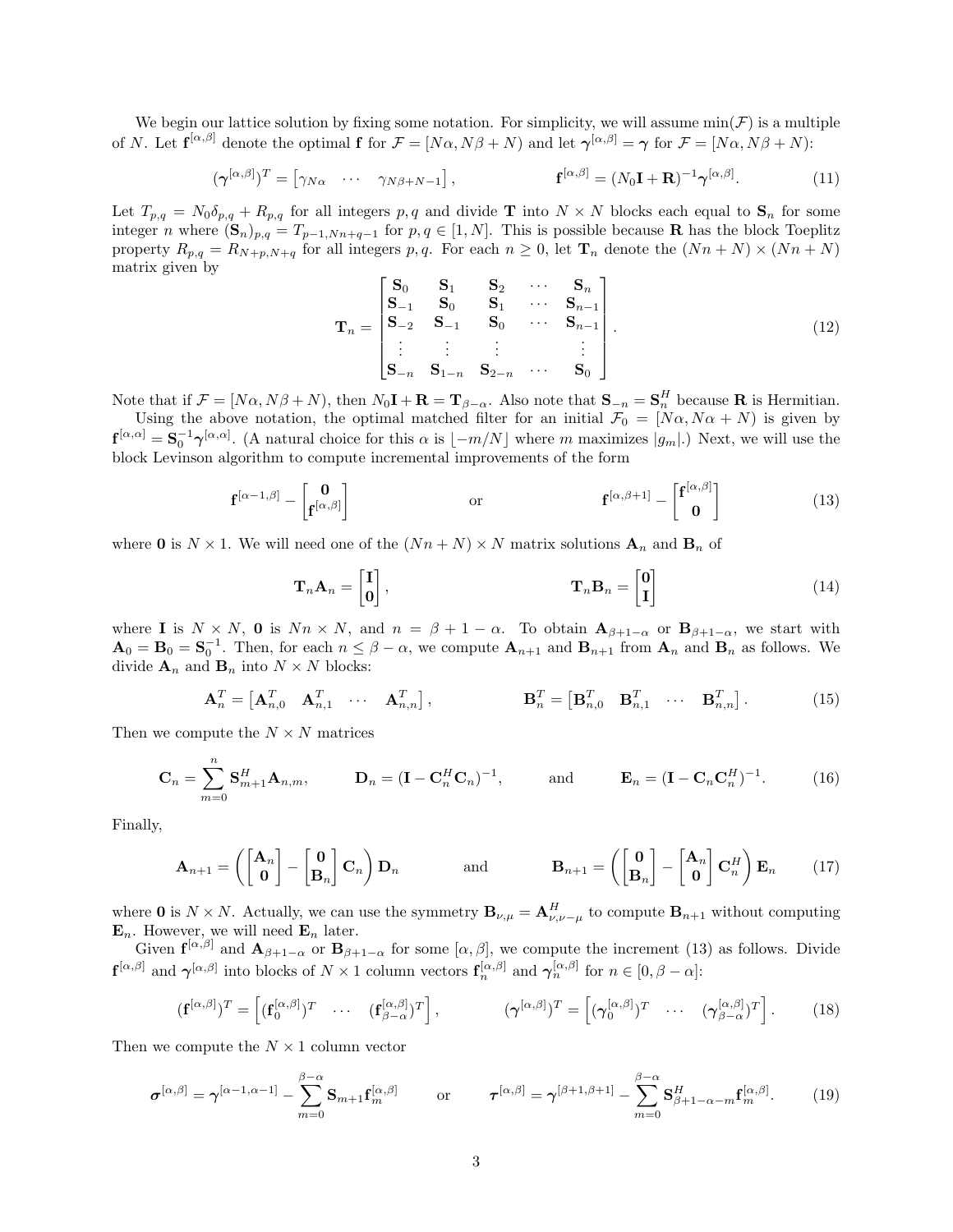Finally, we compute

$$
\mathbf{f}^{[\alpha-1,\beta]} - \begin{bmatrix} \mathbf{0} \\ \mathbf{f}^{[\alpha,\beta]} \end{bmatrix} = \mathbf{A}_{\beta+1-\alpha} \boldsymbol{\sigma}^{[\alpha,\beta]} \quad \text{or} \quad \mathbf{f}^{[\alpha,\beta+1]} - \begin{bmatrix} \mathbf{f}^{[\alpha,\beta]} \\ \mathbf{0} \end{bmatrix} = \mathbf{B}_{\beta+1-\alpha} \boldsymbol{\tau}^{[\alpha,\beta]}.
$$
 (20)

Next we describe how to efficiently compute the recovered symbol increments using an iteration of latticelike steps. Letting  $\hat{d}_{\zeta}^{[\alpha,\beta]}$  $\chi^{[\alpha,\beta]}$  denote the recovered symbol (2) for  $\mathcal{F} = [N\alpha, N\beta + N)$  and letting  $\rho_{\zeta}^{[\alpha,\beta]}$  $\zeta^{\alpha,\rho}$  denote the row vector of corrupted samples

$$
\left[r_{N(\zeta-\alpha)} \quad r_{N(\zeta-\alpha)-1} \quad \cdots \quad r_{N(\zeta-\beta)-N+1}\right],\tag{21}
$$

we have  $\hat{d}_{\zeta}^{[\alpha,\beta]} = \rho_{\zeta}^{[\alpha,\beta]}$  $\int_{\zeta}^{[\alpha,\beta]} \mathbf{f}^{[\alpha,\beta]}$ . In particular, for an initial F of the form  $[N\alpha, N\alpha+N)$ , we compute  $\hat{d}_{\zeta}^{[\alpha,\alpha]}$  $\boldsymbol{\rho}^{[\alpha,\alpha]}_{\scriptscriptstyle \mathcal{C}}$  $[\alpha, \alpha]$ **f** $[\alpha, \alpha]$ . To compute an increment  $\hat{d}_{\zeta}^{[\alpha-1,\beta]} - \hat{d}_{\zeta}^{[\alpha,\beta]}$  $[\alpha, \beta]$  or  $\hat d_\zeta^{[\alpha, \beta + 1]} - \hat d_\zeta^{[\alpha, \beta]}$  $\mathcal{L}_{\zeta}^{[\alpha,\beta]}$ , we left-multiply (20) by  $\rho_{\zeta}^{[\alpha,\beta]}$  $\,\mathop{\zeta}\limits^{\scriptscriptstyle[\alpha,\rho]}$  to obtain

$$
\hat{d}_{\zeta}^{[\alpha-1,\beta]} - \hat{d}_{\zeta}^{[\alpha,\beta]} = \varphi_{\zeta}^{[\alpha-1,\beta]} \sigma^{[\alpha,\beta]}
$$
 or 
$$
\hat{d}_{\zeta}^{[\alpha,\beta+1]} - \hat{d}_{\zeta}^{[\alpha,\beta]} = \psi_{\zeta}^{[\alpha,\beta+1]} \tau^{[\alpha,\beta]}
$$
 (22)

where  $\varphi_{\eta}^{[\mu,\nu]} = \rho_{\eta}^{[\mu,\nu]} A_{\nu-\mu}$  and  $\psi_{\eta}^{[\mu,\nu]} = \rho_{\eta}^{[\mu,\nu]} B_{\nu-\mu}$ . To efficiently compute the relevant  $1 \times N$  row vectors  $\varphi_{\eta}^{[\mu,\nu]}$  and  $\psi_{\eta}^{[\mu,\nu]}$ , we start with a boundary value of the form  $\varphi_{\zeta}^{[\alpha,\alpha]} = \psi_{\zeta}^{[\alpha,\alpha]} = \rho_{\zeta}^{[\alpha,\alpha]} S_0^{-1}$  and then iterate lattice-like computations each of the form

$$
\begin{bmatrix} \boldsymbol{\varphi}_{\zeta}^{[\alpha-1,\beta]} & \boldsymbol{\psi}_{\zeta}^{[\alpha-1,\beta]} \end{bmatrix} = \begin{bmatrix} \boldsymbol{\varphi}_{\zeta+1}^{[\alpha,\beta]} & \boldsymbol{\psi}_{\zeta}^{[\alpha,\beta]} \end{bmatrix} \begin{bmatrix} \mathbf{D}_n & -\mathbf{C}_n^H \mathbf{E}_n \\ -\mathbf{C}_n \mathbf{D}_n & \mathbf{E}_n \end{bmatrix}
$$
(23)

or

$$
\begin{bmatrix} \boldsymbol{\varphi}_{\zeta}^{[\alpha,\beta+1]} & \boldsymbol{\psi}_{\zeta}^{[\alpha,\beta+1]} \end{bmatrix} = \begin{bmatrix} \boldsymbol{\varphi}_{\zeta}^{[\alpha,\beta]} & \boldsymbol{\psi}_{\zeta-1}^{[\alpha,\beta]} \end{bmatrix} \begin{bmatrix} \mathbf{D}_n & -\mathbf{C}_n^H \mathbf{E}_n \\ -\mathbf{C}_n \mathbf{D}_n & \mathbf{E}_n \end{bmatrix}
$$
(24)

where  $n = \beta - \alpha$ . The iterative formulas (23) and (24) are consequences of (17).

Finally, summing an initial recovered symbol  $\hat{d}_{\epsilon}^{(0)}$  $\hat{d}_{\zeta}^{(0)}$  of the form  $\hat{d}_{\zeta}^{[\alpha,\alpha]}$  $\hat{d}_{\zeta}^{[\alpha,\alpha]}$  and increments  $\hat{d}_{\zeta}^{(n)} - \hat{d}_{\zeta}^{(n-1)}$  $\zeta^{(n-1)}$  each of the form  $\hat{d}_{\zeta}^{[\alpha-1,\beta]} - \hat{d}_{\zeta}^{[\alpha,\beta]}$  $\hat{d}_{\zeta}^{[\alpha,\beta]}$  or  $\hat{d}_{\zeta}^{[\alpha,\beta+1]}-\hat{d}_{\zeta}^{[\alpha,\beta]}$  $\alpha_{\zeta}^{[\alpha,\beta]}$  for all n in some interval  $[1, D)$ , our lattice solution outputs  $\hat{d}_{\zeta} = \hat{d}_{\zeta}^{(0)} + \sum_{n=1}^{D-1} \left( \hat{d}_{\zeta}^{(n)} - \hat{d}_{\zeta}^{(n-1)} \right)$  $\binom{n-1}{\zeta}$ .

## 2 Decision Feedback Equalization

#### 2.1 Problem Statement

Now we add a decision feedback section to the matched filter of Section 1. From the output of the hypothetical FIR filter f, which we will now call the *forward* filter, we will subtract the output of a *feedback* FIR filter  $\mathbf{b} = (b_{\eta} : \eta \in \mathcal{B})$  where  $\mathcal{B}$  is a finite interval of integers. Unlike f, which is typically not causal, we require that **b** be strictly causal, by which we mean  $min(\mathcal{B}) \geq 1$ . The input to the feedback filter will be  $\check{d}$  where each  $\tilde{d}_{\zeta}$  is a hard decision estimate of  $d_{\zeta}$  from  $\tilde{d}_{\zeta}$ . Thus, our *decision feedback equalizer* computes  $\tilde{d}$  as follows.

$$
\hat{d}_{\zeta} = \sum_{n \in \mathcal{F}} f_n r_{N\zeta - n} - \sum_{\eta \in \mathcal{B}} b_\eta \check{d}_{\zeta - \eta} \tag{25}
$$

We will not try to find an optimal  $(f, b)$  for (25) because of the analytic difficulties introduced by discontinuous hard decisions. Instead, following Monsen[4], we will optimize an idealized feedback equalizer in which the true symbols d are the input to the feedback filter:

$$
\hat{d}_{\zeta} = \sum_{n \in \mathcal{F}} f_n r_{N\zeta - n} - \sum_{\eta \in \mathcal{B}} b_\eta d_{\zeta - \eta}.
$$
\n(26)

However, if the error rate for the hard decisions  $\dot{\mathbf{d}}$  is small, then an optimal  $(\mathbf{f}, \mathbf{b})$  for our idealized equalizer (26) will be nearly optimal for our decision feedback equalizer (25).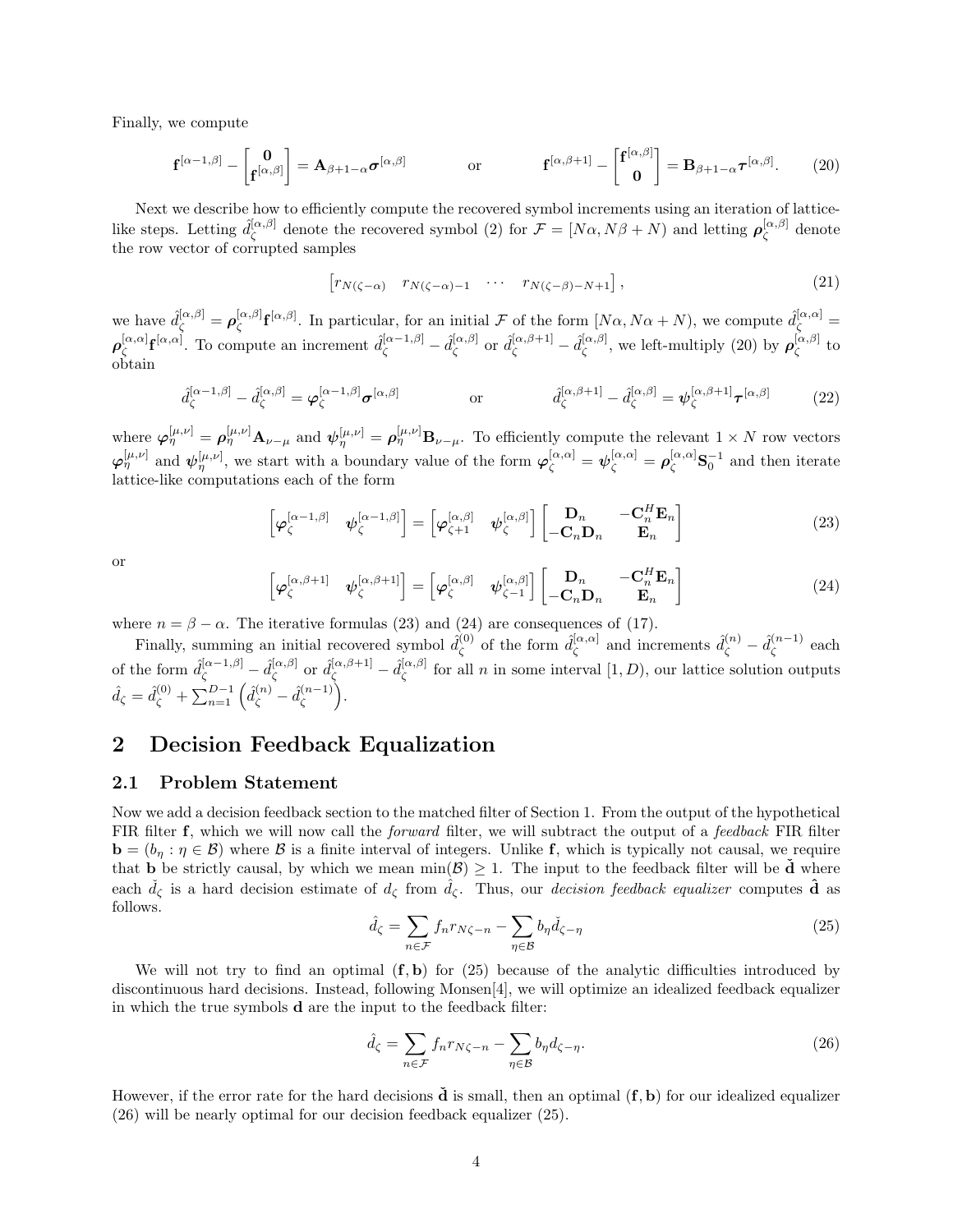#### 2.2 Direct Solution

Using (26) to define  $\ddot{d}_{\zeta}$ , we search for a stationary point of the MSE function like we did in Subsection 1.2. This time, we obtain the system of linear equations

$$
0 = \frac{\partial \text{MSE}}{\partial f_{\nu}^*} = N_0 f_{\nu} \qquad + \sum_{n \in \mathcal{F}} f_n R_{\nu, n} \qquad - \sum_{\eta \in \mathcal{B}} b_{\eta} \gamma_{\nu - N\eta} \qquad -\gamma_{\nu} \qquad (27)
$$

$$
0 = \frac{\partial \text{MSE}}{\partial b_{\theta}^{*}} = -\sum_{n \in \mathcal{F}} f_{n} \gamma_{n-N\theta}^{*} + b_{\theta} \tag{28}
$$

where  $\nu$  ranges over  $\mathcal F$  and  $\theta$  ranges over  $\mathcal B$ . Letting  $\Gamma_{\nu,\theta} = \gamma_{\nu-N\theta}$ , the block matrix expression of the above system of equation is

$$
\begin{bmatrix} N_0 \mathbf{I} + \mathbf{R} & -\mathbf{\Gamma} \\ -\mathbf{\Gamma}^H & \mathbf{I} \end{bmatrix} \begin{bmatrix} \mathbf{f} \\ \mathbf{b} \end{bmatrix} = \begin{bmatrix} \gamma \\ 0 \end{bmatrix} . \tag{29}
$$

Like in Subsection 1.2, we have a Hermitian matrix. And again, for a given  $g$ , this matrix is invertible except possibly at finitely many values of  $N_0$ . Thus, there is almost always a unique optimum given by  $\mathbf{f} = (N_0 \mathbf{I} + \mathbf{R} - \mathbf{\Gamma} \mathbf{\Gamma}^H)^{-1} \boldsymbol{\gamma}$  and  $\mathbf{b} = \mathbf{\Gamma}^H \mathbf{f}$ .

By examining (28), we see that, for a given  $\mathcal F$ , symbol recovery accuracy can be increased by decreasing  $\min(\mathcal{B})$  (but no lower than 1) and by increasing  $\max(\mathcal{B})$  within the interval  $[\min(\mathcal{B}), |\mathcal{F}|/N)$ . But increasing  $\max(\mathcal{B})$  to  $\left[ \left| \mathcal{F} \right| / N \right]$  or beyond merely zero-pads **b**.

Unlike in Subsection 1.2, the system of equations (29) is not block Toeplitz in general. However, if  $|\mathcal{F}|$  is a multiple of  $N |\mathcal{B}|$ , then we can reorder the rows and columns of (29) to make it block Toeplitz and, hence, amenable to the block Levinson algorithm. We describe how to do this in Subsection 2.3.

#### 2.3 A Lattice Solution

As discussed in Subsection 1.3, a lattice-like implementation of a matched filter that computes each recovered symbol as a sum of nearly uncorrelated components is more promising in the on-line setting than is a direct implementation as a transversal filter. This is still true after adding a decision feedback section. In this subsection, we describe a lattice-like implementation of the optimal filter identified in Subsection 2.2.

To make the block Levinson algorithm applicable,  $|\mathcal{F}|$  must be a multiple of N  $|\mathcal{B}|$ . If  $|\mathcal{F}| = Nc |\mathcal{B}|$ , then the block size is  $(Nc+1) \times (Nc+1)$ . We will only describe how to implement case  $c=1$  because this case is simplest and because, for a given F, choosing B to make  $c = 1$  produces higher symbol recovery accuracy than other choices of c. So, we reorder the rows and columns of (29) into  $(N+1)\times(N+1)$  blocks as follows. Let  $D = |\mathcal{B}|$ ,  $\iota = \min(\mathcal{B})$ , and  $\varsigma = \min(\mathcal{F})$ . (Presumably,  $\iota = 1$  is desired.) For all  $n \in [0, D)$ , regroup the coordinates of column vectors  $\begin{bmatrix} f & b \end{bmatrix}^T$  and  $\begin{bmatrix} \gamma & 0 \end{bmatrix}^T$  of (29) into blocks of  $(N+1) \times 1$  column vectors

$$
\tilde{\mathbf{f}}_n^T = \begin{bmatrix} f_{\varsigma + Nn} & \cdots & f_{\varsigma + Nn + N - 1} & b_{\iota + n} \end{bmatrix},\tag{30}
$$

$$
\tilde{\boldsymbol{\gamma}}_n^T = \begin{bmatrix} \gamma_{\varsigma + Nn} & \cdots & \gamma_{\varsigma + Nn + N - 1} & 0 \end{bmatrix} \tag{31}
$$

and define the  $(N + 1)(n + 1) \times (N + 1)(n + 1)$  Hermitian block Toeplitz matrix

$$
\mathbf{T}_n = \begin{bmatrix} \mathbf{S}_0 & \cdots & \mathbf{S}_n \\ \vdots & & \vdots \\ \mathbf{S}_{-n} & \cdots & \mathbf{S}_0 \end{bmatrix}
$$
(32)

by

$$
(\mathbf{S}_{\beta-\alpha})_{p+1,q+1} = (N_0\mathbf{I} + \mathbf{R})_{\varsigma+N\alpha+p,\varsigma+N\beta+q} = (N_0\mathbf{I} + \mathbf{R})_{\varsigma+p,\varsigma+N(\beta-\alpha)+q} \tag{33}
$$

$$
(\mathbf{S}_{\beta-\alpha})_{p,N+1} = -\Gamma_{\varsigma+N\alpha+p,\iota+\beta} \qquad \qquad = -\gamma_{\varsigma+N(\alpha-\beta-\iota)+p} \qquad (34)
$$

$$
(\mathbf{S}_{\beta-\alpha})_{N+1,q} \qquad \qquad = -(\mathbf{\Gamma}^H)_{\iota+\alpha,\varsigma+N\beta+q} \qquad \qquad = -\gamma_{\varsigma+N(\beta-\alpha-\iota)+q}^* \qquad (35)
$$

$$
(\mathbf{S}_{\beta-\alpha})_{N+1,N+1} = 1 \tag{36}
$$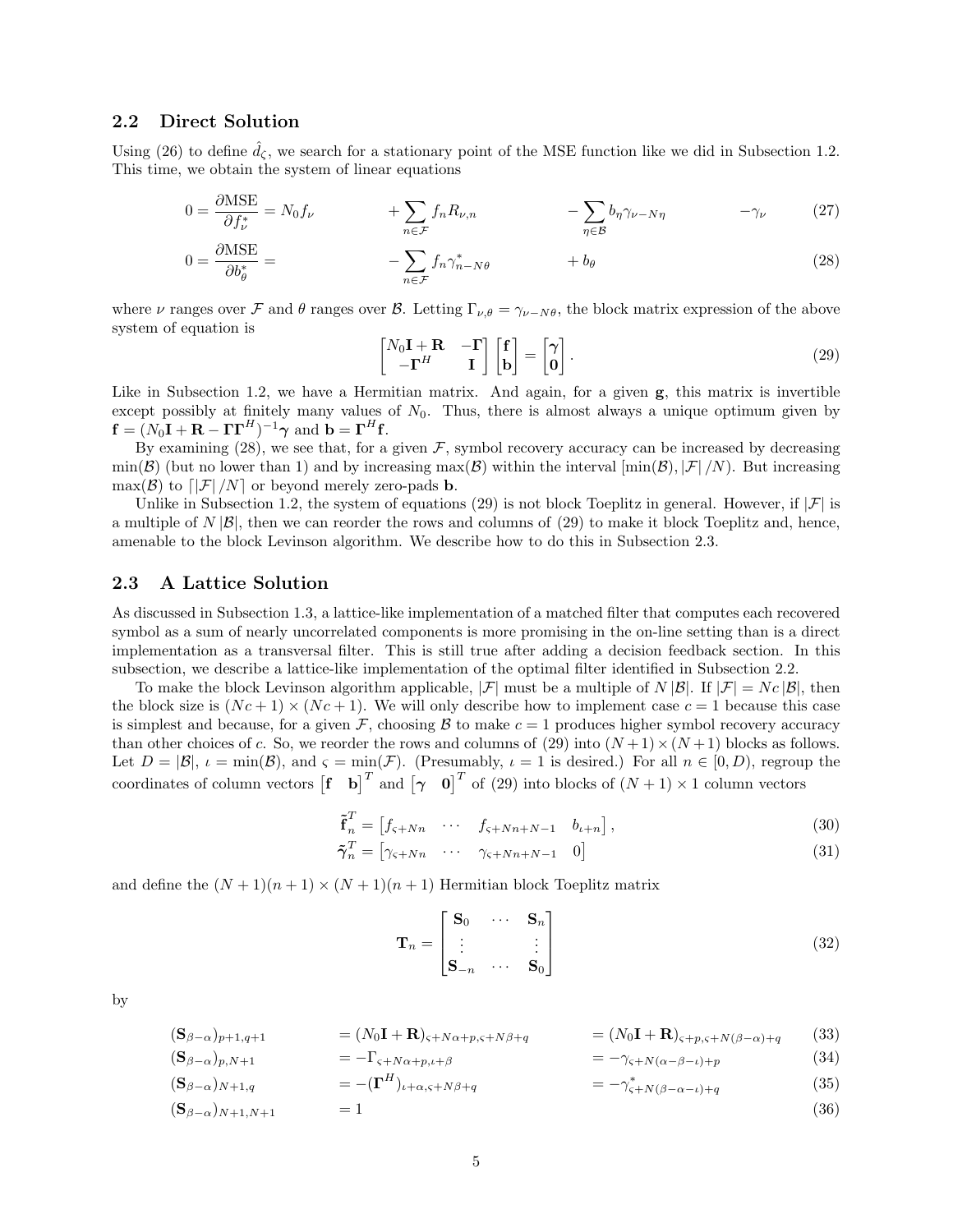for all  $\alpha, \beta \in [0, n]$  and  $p, q \in [0, N)$ . For each  $[\alpha, \beta] \subset [0, D)$ , define

$$
(\gamma^{[\alpha,\beta]})^T = \begin{bmatrix} \tilde{\gamma}_{\alpha}^T & \cdots & \tilde{\gamma}_{\beta}^T \end{bmatrix}, \qquad \qquad \mathbf{f}^{[\alpha,\beta]} = \mathbf{T}_{\beta-\alpha}^{-1} \gamma^{[\alpha,\beta]}.
$$
 (37)

In this new notation, the optimal  $(f, b)$  of Subsection 2.2 is given by the appropriately permuted coordinates of  $\mathbf{f}^{[0,D-1]}$ . The corresponding recovered symbol  $\hat{d}_{\zeta}$  is  $\rho_{\zeta}^{[0,D-1]}$  $\int_{\zeta}^{[0,D-1]} \mathbf{f}^{[0,D-1]}$  where

$$
\boldsymbol{\rho}_{\zeta}^{[\alpha,\alpha]} = \begin{bmatrix} r_{N(\zeta-\alpha)-\varsigma} & \cdots & r_{N(\zeta-\alpha)-\varsigma-N+1} & \check{d}_{\zeta-\alpha-\iota} \end{bmatrix},\tag{38}
$$

$$
\boldsymbol{\rho}_{\zeta}^{[\alpha,\beta]} = \begin{bmatrix} \boldsymbol{\rho}_{\zeta}^{[\alpha,\alpha]} & \cdots & \boldsymbol{\rho}_{\zeta}^{[\beta,\beta]} \end{bmatrix} . \tag{39}
$$

To efficiently compute  $f^{[0,D-1]}$  using the block Levinson algorithm, first compute  $f^{[\alpha,\alpha]} = S_0^{-1} \gamma^{[\alpha,\alpha]}$  for some  $\alpha$  and then compute  $f^{[0,D-1]}$  iteratively. In each iteration, use the value of some  $f^{[\alpha,\beta]}$  to compute  $\mathbf{f}^{[\alpha-1,\beta]}$  or  $\mathbf{f}^{[\alpha,\beta+1]}$  exactly as in Subsection 1.3 except use  $N+1$  in place of N and use the definitions of this subsection for  $\mathbf{T}_n$ ,  $\mathbf{S}_n$ ,  $\gamma^{[\alpha,\beta]}$ , and  $\mathbf{f}^{[\alpha,\beta]}$ .

To efficiently compute a recovered symbol  $\hat{d}_{\zeta}$  as a sum of nearly uncorrelated differences between adjacent terms in a sequence of improving estimates, first compute  $\hat{d}_{\zeta}^{[\alpha,\alpha]} = \rho_{\zeta}^{[\alpha,\alpha]}$  $\int_{\zeta}^{[\alpha,\alpha]} \mathbf{f}^{[\alpha,\alpha]}$  for some  $\alpha$ . To compute an increment  $\hat{d}_{\zeta}^{[\alpha-1,\beta]}$  -  $\hat{d}_{\zeta}^{[\alpha,\beta]}$  $\hat{d}_{\zeta}^{[\alpha,\beta]}$  or  $\hat{d}_{\zeta}^{[\alpha,\beta+1]}-\hat{d}_{\zeta}^{[\alpha,\beta]}$  $\mathcal{L}_{\zeta}^{(\alpha,\beta)}$ , proceed exactly as in Subsection 1.3 except use  $N+1$  in place of N and use the definitions of this subsection for  $\mathbf{T}_n$ ,  $\mathbf{S}_n$ ,  $\gamma^{[\alpha,\beta]}$ ,  $\mathbf{f}^{[\alpha,\beta]}$ , and  $\rho^{[\alpha,\beta]}_{\zeta}$  $\zeta^{[\alpha,\beta]}$ . Compute  $D-1$  such increments to attain  $\hat{d}_{\zeta} = \hat{d}_{\zeta}^{[0,D-1]}$  $\frac{1}{\zeta}^{[0, D-1]}.$ 

## 3 An RLS Adaptive Transversal Filter

In contrast to Sections 1 and 2, where an unknown transmitted signal z was convolved with a known FIR filter g before adding white noise of known power, we will now treat the transmitted signal as known and the channel as unknown. The known transmitted signal should be interpreted as a training sequence that our filter uses to adapt to the unknown channel. Formally, our adaptive filter is a sequence of transversal filters converging towards a matched filter. We terminate the sequence of transversal filters when the training sequence is exhausted.

#### 3.1 Problem Statement

- Let d and z be as in Subsection 1.1
- Let **r** denote the received discrete signal samples.
- Fix a finite interval of integers F and assume  $r_l = 0$  for all  $l \le -\min(\mathcal{F})$ .
- Given integers  $\zeta$ ,  $\eta$  and a hypothetical FIR filter  $\mathbf{f}_{\zeta} = (f_{\zeta,i} : i \in \mathcal{F})$ , define the recovered symbol  $\hat{\mathbf{d}}_{\eta,\zeta}$ by

$$
\hat{d}_{\eta,\zeta} = \sum_{i \in \mathcal{F}} f_{\zeta,i} r_{N\eta-i}.\tag{40}
$$

That is,  $\hat{d}_{\eta,\zeta}$  is the estimate of  $d_{\eta}$  using  $f_{\zeta}$ .

- Fix a forgetting factor  $\lambda \in (0,1]$  and a regularization factor  $\delta \in (0,\infty)$ .
- Problem. Find a sequence  $f_0, f_1, f_2, \ldots$  that minimizes the exponentially weighted and regularized objective function

$$
E_{\zeta} = \sum_{\eta=0}^{\zeta} \lambda^{\zeta-\eta} \left| \hat{d}_{\eta,\zeta} - d_{\eta} \right|^2 + \delta \lambda^{\zeta} \sum_{i \in \mathcal{F}} \left| f_{\zeta,i} \right|^2 \tag{41}
$$

for each  $\zeta \geq 0$ .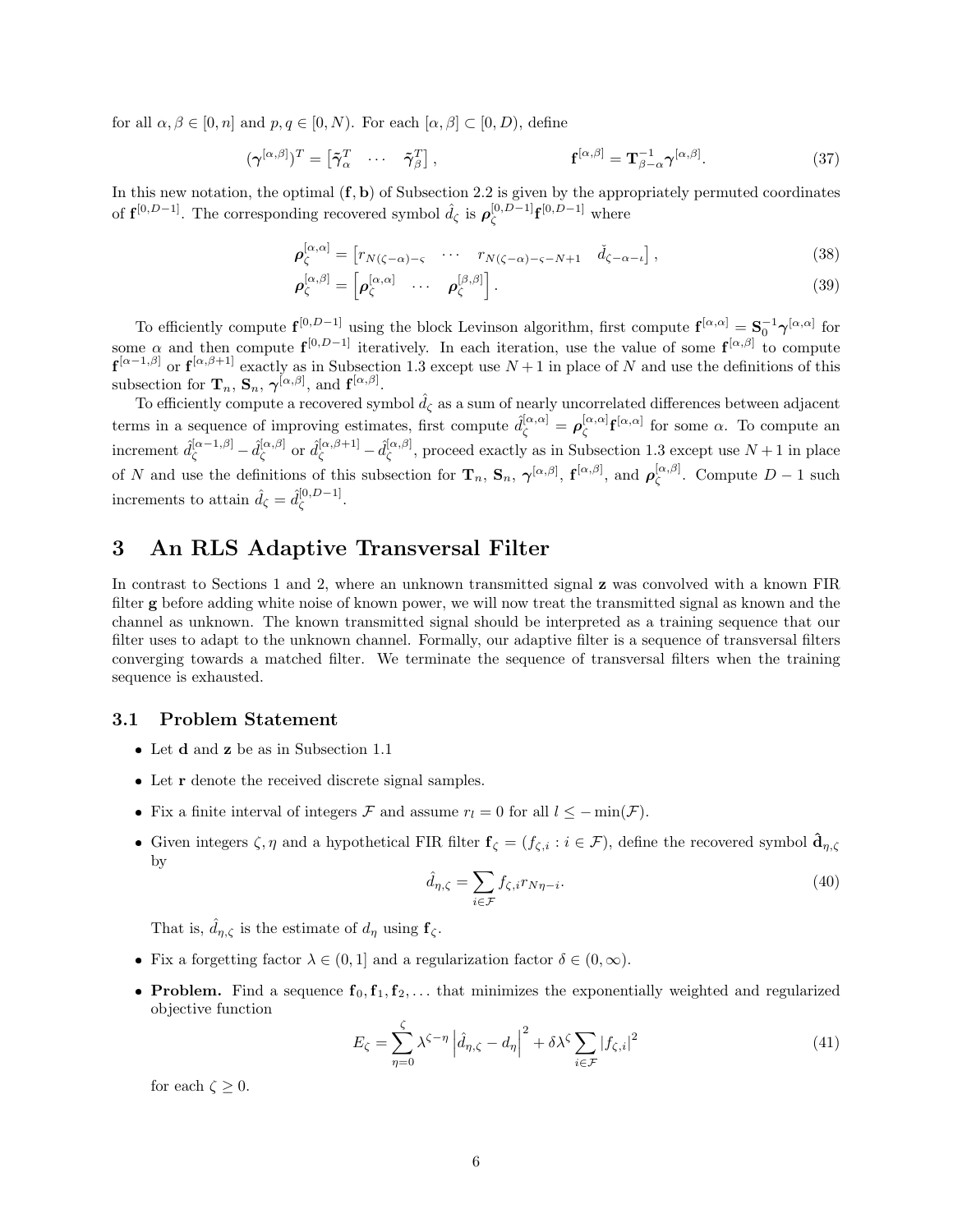#### 3.2 RLS Solution

To minimize  $E_{\zeta}$ , we require the Wirtinger derivatives be zero:

$$
0 = \frac{\partial E_{\zeta}}{\partial f_{\zeta,i}^*} = \sum_{\eta=0}^{\zeta} \lambda^{\zeta-\eta} (\hat{d}_{\eta,\zeta} - d_{\eta}) r_{N\eta-i}^* + \delta \lambda^{\zeta} f_{\zeta,i}.
$$
 (42)

We restate (42) as  $\mathbf{v}_{\zeta} = \mathbf{\Xi}_{\zeta}^{-1} \mathbf{f}_{\zeta}$  using the following vector notation.

$$
\mathbf{r}_{\eta} = (r_{N\eta - i})_{i \in \mathcal{F}} \qquad \qquad \mathbf{v}_{\zeta} = \sum_{\eta=0}^{\zeta} \lambda^{\zeta - \eta} d_{\eta} \mathbf{r}_{\eta}^{*} \qquad \qquad \mathbf{\Xi}_{\zeta}^{-1} = \delta \lambda^{\zeta} \mathbf{I} + \sum_{\eta=0}^{\zeta} \lambda^{\zeta - \eta} \mathbf{r}_{\eta}^{*} \mathbf{r}_{\eta}^{T} \qquad (43)
$$

We now follow the general outline of [3, Ch. 9] for the RLS (recursive least squares) algorithm for computing  $f_{\zeta} = \Xi_{\zeta} v_{\zeta}$  using recursion with respect to  $\zeta$ . By assumption,  $r_0 = 0$ . Therefore, our solutions begins with  $\mathbf{\Xi}_0 = \mathbf{I}/\delta$  and  $\mathbf{f}_0 = \mathbf{v}_0 = \mathbf{0}$ . From  $d_\zeta$ ,  $\mathbf{r}_\zeta$ ,  $\mathbf{\Xi}_{\zeta-1}$ , and  $\mathbf{f}_{\zeta-1}$  we compute  $\mathbf{\Xi}_\zeta$  and  $\mathbf{f}_\zeta$  as follows.

$$
\boldsymbol{\xi}_{\zeta} = \boldsymbol{\Xi}_{\zeta-1} \mathbf{r}_{\zeta}^* \tag{44}
$$

$$
\mathbf{k}_{\zeta} = \boldsymbol{\xi}_{\zeta} / (\lambda + \mathbf{r}_{\zeta}^{T} \boldsymbol{\xi}_{\zeta}) \tag{45}
$$
\n
$$
\mathbf{f}_{\zeta} = \mathbf{f}_{\zeta - 1} + (d_{\zeta} - \mathbf{r}_{\zeta}^{T} \mathbf{f}_{\zeta - 1}) \mathbf{k}_{\zeta}
$$

Fundamentally, the above computation exploits a "matrix inversion lemma" to cheaply update an inverse matrix  $\mathbf{A}^{-1}$  to the inverse  $(\mathbf{A} + \mathbf{x}\mathbf{x}^H)^{-1}$  of a rank-one update of  $\mathbf{A}$ .

## 4 An RLS Adaptive Decision Feedback Equalizer

As Section 2 modified Section 1, so this section modifies Section 3. We modify (40) by fixing a finite interval B of positive integers and defining the estimate  $d_{\eta,\zeta}$  of symbol  $d_{\eta}$  using forward filter  $f_{\zeta}$  and feedback filter  $\mathbf{b}_{\zeta} = (b_{\zeta,\theta} : \theta \in \mathcal{B})$  to be

$$
\hat{d}_{\eta,\zeta} = \sum_{i \in \mathcal{F}} f_{\zeta,i} r_{N\eta-i} - \sum_{\theta \in \mathcal{B}} b_{\zeta,\theta} \check{d}_{\eta-\theta}.
$$
\n(46)

Here,  $\check{d}_{\eta-\theta}$  is a hard decision estimate of  $d_{\eta-\theta}$  from  $\hat{d}_{\eta-\theta,\eta-\theta}$ . We redefine the objective function (41) as follows.

$$
E_{\zeta} = \sum_{\eta=0}^{\zeta} \lambda^{\zeta-\eta} \left| \hat{d}_{\eta,\zeta} - d_{\eta} \right|^2 + \delta \lambda^{\zeta} \left( \sum_{i \in \mathcal{F}} |f_{\zeta,i}|^2 + \sum_{\theta \in \mathcal{B}} |b_{\zeta,\theta}|^2 \right)
$$
(47)

Unlike Section 2, we do not need to approximate  $\tilde{d}_{\eta-\theta}$  as  $d_{\eta-\theta}$ . Using the vector notation

$$
\mathbf{\chi}_{\zeta} = \begin{bmatrix} \mathbf{f}_{\zeta} \\ \mathbf{b}_{\zeta} \end{bmatrix}, \qquad \mathbf{d}_{\eta} = (\check{d}_{\eta - \theta})_{\theta \in \mathcal{B}}, \qquad \mathbf{s}_{\eta} = \begin{bmatrix} \mathbf{r}_{\eta} \\ -\mathbf{d}_{\eta} \end{bmatrix}, \qquad (48)
$$

the RLS solution for  $\chi_{\zeta}$  is very similar to the solution of Subsection 3.2. Assuming  $r_l = 0$  for all  $l \le -\min(\mathcal{F})$ and defining  $d_{\eta} = 0$  for all  $\eta < 0$ , we start with  $\Xi_0 = I/\delta$  and  $\chi_0 = 0$  and then iterate as follows.

$$
\boldsymbol{\xi}_{\zeta} = \boldsymbol{\Xi}_{\zeta - 1} \mathbf{s}_{\zeta}^* \tag{49}
$$

$$
\mathbf{k}_{\zeta} = \boldsymbol{\xi}_{\zeta} / (\lambda + \mathbf{s}_{\zeta}^{T} \boldsymbol{\xi}_{\zeta}) \tag{50}
$$

## 5 RLS Adaptive Lattice Equalizers

In this section, we will modify the lattice equalizers of Subsection 1.3 and 2.3 to be adaptive. Like in Sections 3 and 4, a known signal will be transmitted over an unknown channel. We will use the matrices (16) to perform the lattice-like computation (24). We will use the RLS algorithm to compute these matrices instead of the block Levinson algorithm because we do not know the autocorrelation  $\bf{R}$  of the channel (see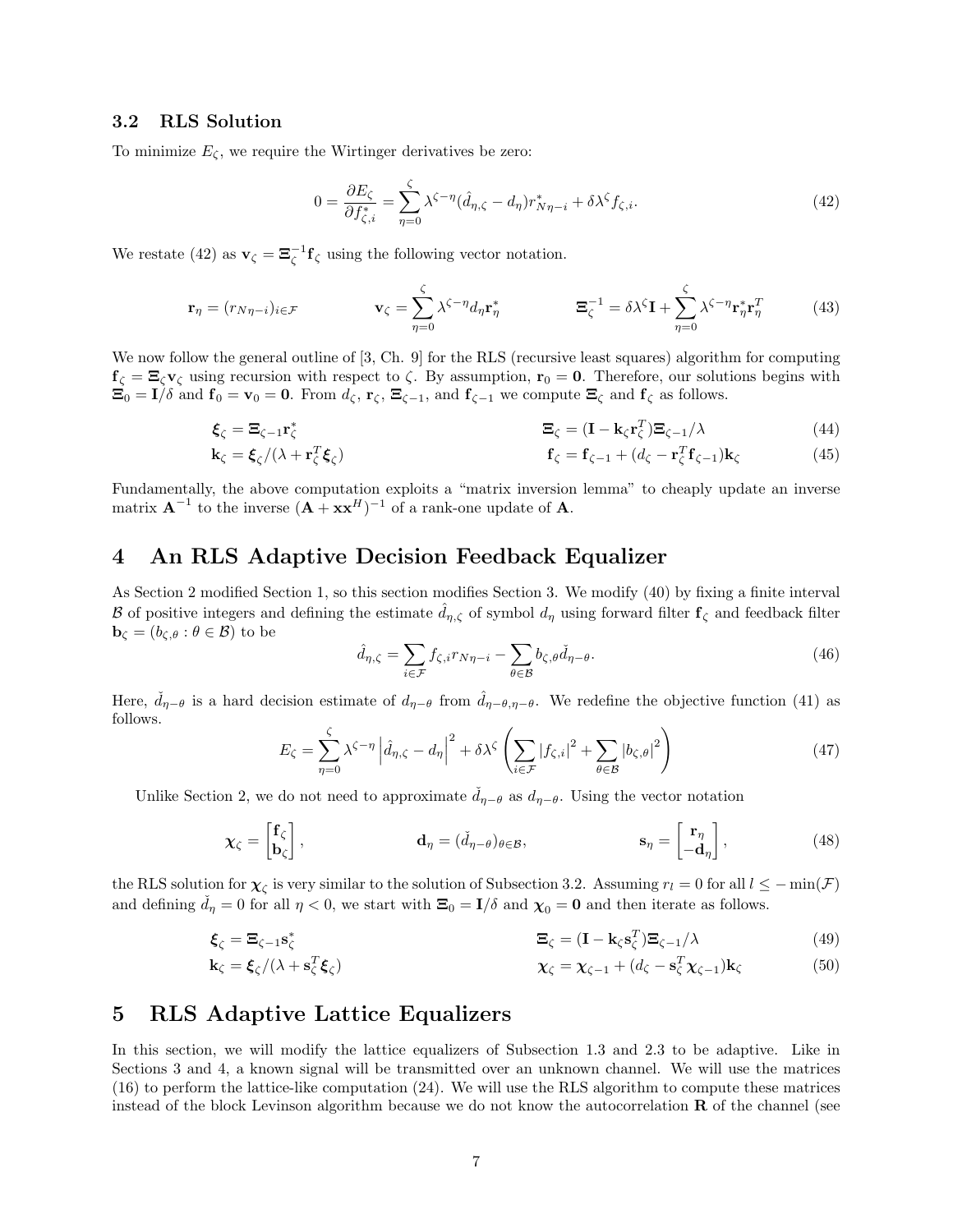Subsection 1.2). However, by choosing a partially lagged objective function, the RLS update step for the matrices will still be much cheaper than the RLS update steps of Sections 3 and 4.

Fix integers  $D, \iota, \varsigma$  with  $D, \iota \geq 1$  and let  $\mathcal{F} = [\varsigma, \varsigma + ND)$  and  $\mathcal{B} = [\iota, \iota + D)$ . Our adaptive lattice equalizer will be a lattice implementation of an adapting sequence of forward filters  $f_{\zeta} = (f_{\zeta,l} : l \in \mathcal{F})$  and, optionally, an adapting sequence of feedback filters  $\mathbf{b}_{\zeta} = (b_{\zeta,\theta} : \theta \in \mathcal{B})$ . Here,  $\zeta = 0, 1, 2, \ldots$  increases until the training sequence is exhausted. For each  $\zeta$ , we will compute a sequence  $\hat{d}_{\zeta}^{(0)}$  $\hat{d}^{(0)}_{\zeta}, \hat{d}^{(1)}_{\zeta}$  $\hat{d}_{\zeta}^{(1)},\ldots,\hat{d}_{\zeta}^{(D-1)}$  $\zeta^{(D-1)}$  of estimates of  $d_{\zeta}$ . Here,  $\hat{d}_{\zeta}^{(p)}$  $\zeta^{(p)}$  corresponds to the segment  $(f_{\zeta,l}: 0 \leq l-\varsigma \langle Np \rangle)$  of  $f_{\zeta}$  and, optionally, the segment  $(b_{\zeta,\theta}: 0 \leq \theta - \iota < p)$  of  $\mathbf{b}_{\zeta}$ . We will choose our objective function to encourage each  $\hat{d}_{\zeta}^{(p)}$  $\zeta^{(p)}$  to converge towards an optimal estimate of  $d_{\zeta}$  as  $\zeta$  increases.

In analogy with (22) and (24), we compute the pth-degree estimate  $\hat{d}_{\zeta}^{(p)}$  $\zeta^{(p)}$  of  $d_{\zeta}$  from:

- received signal samples  $r_{N\zeta-\zeta-l}$  for  $0 \le l < N(p+1)$ ,
- optionally, hard decision estimates  $\check{d}_{\zeta-\theta}$  of  $d_{\zeta-\theta}$  from  $\hat{d}_{\zeta-\theta}^{(D-1)}$  $\zeta_{-\iota}^{(D-1)}$  for  $0 \leq \theta \leq p$ ,
- $N \times N$  or  $(N + 1) \times (N + 1)$  matrices  $\mathbb{C}_{m,\zeta-p+m}$  for  $0 \leq m \leq p$ , and
- $N \times 1$  or  $(N + 1) \times 1$  column vectors  $\tau_{\zeta p+m}^{(m)}$  for  $0 \le m \le p$ ,

using the following procedure.

$$
\rho_{\eta} = \begin{bmatrix} r_{N\eta - \varsigma} & \cdots & r_{N\eta - \varsigma - N + 1} \end{bmatrix} \text{ or } \begin{bmatrix} r_{N\eta - \varsigma} & \cdots & r_{N\eta - \varsigma - N + 1} & \check{d}_{\eta - \iota} \end{bmatrix}
$$
(51)  

$$
= a_{\eta}^{(0)} = a_{\eta} \mathbf{G}^{H}
$$
(52)

$$
\boldsymbol{\varphi}_{\eta,\zeta}^{(0)} = \boldsymbol{\psi}_{\eta,\zeta}^{(0)} = \boldsymbol{\rho}_{\eta}\mathbf{C}_{0,\zeta}^{H} \tag{52}
$$
\n
$$
\mathbf{D}_{\mathbf{A}} \quad \mathbf{F}_{\mathbf{A}}^{-1} = \begin{bmatrix} (\mathbf{I} & \mathbf{C}^{H} & \mathbf{C}^{-1} \end{bmatrix} \quad (\mathbf{I} \quad \mathbf{C} \quad \mathbf{C}^{H})^{-1} \tag{53}
$$

$$
\begin{bmatrix} \mathbf{D}_{p,\zeta} & \mathbf{E}_{p,\zeta} \end{bmatrix} = \begin{bmatrix} (\mathbf{I} - \mathbf{C}_{p,\zeta}^H \mathbf{C}_{p,\zeta})^{-1} & (\mathbf{I} - \mathbf{C}_{p,\zeta} \mathbf{C}_{p,\zeta}^H)^{-1} \end{bmatrix}
$$
\n
$$
\begin{bmatrix} (p) & (p) \end{bmatrix} \begin{bmatrix} (p-1) & (p-1) \end{bmatrix} \begin{bmatrix} (p-1) & (p-1) \end{bmatrix} \begin{bmatrix} \mathbf{D}_{p,\zeta} & -\mathbf{C}_{p,\zeta}^H \mathbf{E}_{p,\zeta} \end{bmatrix}
$$
\n(53)

$$
\begin{bmatrix} \boldsymbol{\varphi}_{\eta,\zeta}^{(p)} & \boldsymbol{\psi}_{\eta,\zeta}^{(p)} \end{bmatrix} = \begin{bmatrix} \boldsymbol{\varphi}_{\eta,\zeta-1}^{(p-1)} & \boldsymbol{\psi}_{\eta-1,\zeta-1}^{(p-1)} \end{bmatrix} \begin{bmatrix} \mathbf{D}_{p,\zeta} & -\mathbf{C}_{p,\zeta}^{H} \mathbf{E}_{p,\zeta} \\ -\mathbf{C}_{p,\zeta} \mathbf{D}_{p,\zeta} & \mathbf{E}_{p,\zeta} \end{bmatrix}
$$
(54)

$$
\hat{d}_{\eta,\zeta}^{(0)} = \psi_{\eta,\zeta}^{(0)} \tau_{\zeta}^{(0)} \qquad \qquad \hat{d}_{\eta,\zeta}^{(p)} = \hat{d}_{\eta,\zeta-1}^{(p-1)} + \psi_{\eta,\zeta}^{(p)} \tau_{\zeta}^{(p)} \qquad \qquad \hat{d}_{\zeta}^{(p)} = \hat{d}_{\zeta,\zeta}^{(p)} \qquad (55)
$$

To define an objective function amenable to the RLS algorithm and to make the RLS update step highly parallelizable, we use two partially lagged estimates of  $\hat{d}_{\eta,\zeta}^{(p)}$  as follows.

$$
\hat{d}_{\eta,\zeta,1}^{(0)} = \psi_{\eta,\zeta}^{(0)} \boldsymbol{\tau}_{\eta-1}^{(0)} \qquad \qquad \hat{d}_{\eta,\zeta,2}^{(0)} = \psi_{\eta,\eta-1}^{(0)} \boldsymbol{\tau}_{\zeta}^{(0)} \tag{56}
$$

$$
\hat{d}_{\eta,\zeta,1}^{(p)} = \hat{d}_{\eta,\eta-1}^{(p-1)} + \left(\psi_{\eta-1,\eta-1}^{(p-1)} - \varphi_{\eta,\eta-1}^{(p-1)}\mathbf{C}_{p,\zeta}^H\right)\mathbf{E}_{p,\eta-1}\boldsymbol{\tau}_{\eta-1}^{(p)} \qquad \qquad \hat{d}_{\eta,\zeta,2}^{(p)} = \hat{d}_{\eta,\eta-1}^{(p-1)} + \psi_{\eta,\eta-1}^{(p)}\boldsymbol{\tau}_{\zeta}^{(p)} \qquad (57)
$$

$$
E_{\eta,\zeta} = \sum_{p=0}^{D-1} \sum_{i=1}^2 \left| \hat{d}_{\eta,\zeta,i}^{(p)} - d_{\eta} \right|^2 \qquad E_{\zeta} = \sum_{\eta=0}^{\zeta} \lambda^{\zeta-\eta} E_{\eta,\zeta} + \delta \lambda^{\zeta} \left| \mathbf{\Lambda}_{\zeta} \right|^2 \qquad (58)
$$

Here,  $\lambda \in (0,1]$  is a fixed forgetting factor,  $\delta \in (0,\infty)$  is a fixed regularization factor, and  $\Lambda_{\zeta}$  is a vector that collects the coordinates of  $\mathbf{C}_{p,\zeta}$  and  $\boldsymbol{\tau}_{\zeta}^{(p)}$  $\zeta^{(p)}$  for all  $p \in [0, D)$ .

The problem of finding  $(\mathbf{C}_{p,\zeta}, \boldsymbol{\tau}_{\zeta}^{(p)})$  $\zeta^{(p)}$ :  $0 \leq p < D$ ) that minimize  $E_{\zeta}$  reduces to 2D vector equations that can be solved independently. To concisely express these equations, we write  $\theta_{p,\eta}$  for  $(\psi_{\eta,\eta-1}^{(p)})^H$  and we introduce the  $N^2 \times 1$  or  $(N + 1)^2 \times 1$  column vectors  $\mathbf{c}_{p,\zeta}$  and  $\mathbf{\omega}_{p,\eta}$  where

$$
(\mathbf{C}_{p,\zeta})_{s,t} = (\mathbf{c}_{p,\zeta})_{Ns+t-N} \text{ or } (\mathbf{c}_{p,\zeta})_{(N+1)s+t-N-1}
$$
(59)

$$
-\left(\mathbf{E}_{p,\eta-1}\boldsymbol{\tau}_{\eta-1}^{(p)}\right)_s\left(\boldsymbol{\varphi}_{\eta,\eta-1}^{(p-1)}\right)_t = (\boldsymbol{\omega}_{p,\eta})_{Ns+t-N} \text{ or } (\boldsymbol{\omega}_{p,\eta})_{(N+1)s+t-N-1}
$$
(60)

for all s, t in [1, N] or [1, N + 1]. We also introduce the scalars

$$
d'_{\eta} = \left(d_{\eta} - \hat{d}^{(p-1)}_{\eta, \eta-1} - \psi^{(p-1)}_{\eta-1, \eta-1} \mathbf{E}_{p, \eta-1} \boldsymbol{\tau}^{(p)}_{\eta-1}\right)^{*} \qquad d''_{\eta} = d_{\eta} - \hat{d}^{(p-1)}_{\eta, \eta-1} \tag{61}
$$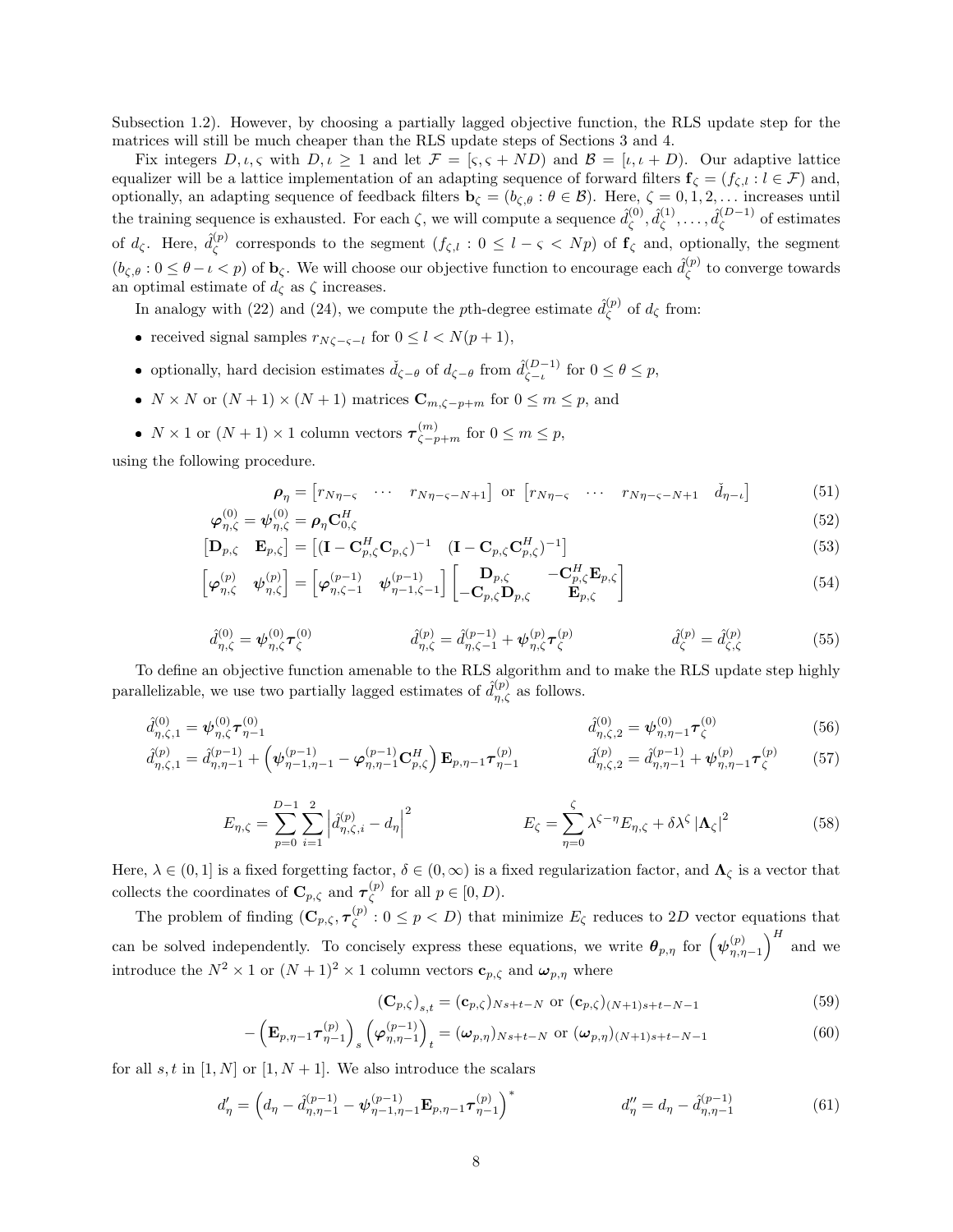where  $p \in [0, D)$ ,  $\hat{d}_{\eta, \eta-1}^{(-1)} = 0$ , and  $\psi_{\eta-1,\eta-1}^{(-1)} = 0$ . The 2D independently solvable vector equations are

$$
\sum_{\eta=0}^{\zeta} \lambda^{\zeta-\eta} d'_{\eta} \omega_{p,\eta} = \left( \delta \lambda^{\zeta} \mathbf{I} + \sum_{\eta=0}^{\zeta} \lambda^{\zeta-\eta} \omega_{p,\eta} \omega_{p,\eta}^{H} \right) \mathbf{c}_{p,\zeta}
$$
(62)

$$
\sum_{\eta=0}^{\zeta} \lambda^{\zeta-\eta} d_{\eta}^{\prime\prime} \boldsymbol{\theta}_{p,\eta} = \left( \delta \lambda^{\zeta} \mathbf{I} + \sum_{\eta=0}^{\zeta} \lambda^{\zeta-\eta} \boldsymbol{\theta}_{p,\eta} \boldsymbol{\theta}_{p,\eta}^{H} \right) \boldsymbol{\tau}_{\zeta}^{(p)}.
$$
(63)

Assuming  $r_l = 0$  for all  $l \le -\varsigma$  and, optionally, defining  $\tilde{d}_\eta = 0$  for all  $\eta < 0$ , we apply the RLS algorithm to each system, starting with  $\Xi'_{p,0} = I/\delta$ ,  $\Xi''_{p,0} = I/\delta$ ,  $\mathbf{c}_{p,0} = \mathbf{0}$ , and  $\boldsymbol{\tau}_0^{(p)} = \mathbf{0}$ , then iterating as follows.

$$
\boldsymbol{\xi}'_{p,\zeta} = \boldsymbol{\Xi}'_{p,\zeta-1} \boldsymbol{\omega}_{p,\zeta} \qquad \qquad \boldsymbol{\Xi}'_{p,\zeta} = (\mathbf{I} - \mathbf{k}'_{p,\zeta} \boldsymbol{\omega}_{p,\zeta}^H) \boldsymbol{\Xi}'_{p,\zeta-1} / \lambda \qquad (64)
$$

$$
\mathbf{\Xi}_{p,\zeta}^{\prime\prime} = (\mathbf{I} - \mathbf{k}_{p,\zeta}^{\prime\prime} \boldsymbol{\theta}_{p,\zeta}^{H}) \mathbf{\Xi}_{p,\zeta-1}^{\prime\prime}/\lambda
$$
(65)  

$$
\mathbf{\Xi}_{p,\zeta}^{\prime\prime} = (\mathbf{I} - \mathbf{k}_{p,\zeta}^{\prime\prime} \boldsymbol{\theta}_{p,\zeta}^{H}) \mathbf{\Xi}_{p,\zeta-1}^{\prime\prime}/\lambda
$$
(65)

$$
\mathbf{k}'_{p,\zeta} = \xi'_{p,\zeta}/(\lambda + \omega^H_{p,\zeta} \xi'_{p,\zeta})
$$
\n
$$
\mathbf{c}_{p,\zeta} = \mathbf{c}_{p,\zeta-1} + (d'_{p,\zeta} - \omega^H_{p,\zeta} \mathbf{c}_{p,\zeta-1}) \mathbf{k}'_{p,\zeta}
$$
\n(66)\n
$$
\mathbf{k}''_{p,\zeta} = \xi''_{p,\zeta}/(\lambda + \theta^H_{p,\zeta} \xi''_{p,\zeta})
$$
\n
$$
\tau^{(p)}_{\zeta} = \tau^{(p)}_{\zeta-1} + (d''_{p,\zeta} - \theta^H_{p,\zeta} \tau^{(p)}_{\zeta-1}) \mathbf{k}''_{p,\zeta}
$$
\n(67)

$$
\tau_{\zeta}^{(p)} = \tau_{\zeta-1}^{(p)} + (d_{p,\zeta}'' - \theta_{p,\zeta}^H \tau_{\zeta-1}^{(p)}) \mathbf{k}_{p,\zeta}''
$$
(67)

## 6 Equalizers for SIMO Channels

 $\boldsymbol{\xi}''_{p,\zeta}=\boldsymbol{\Xi}''_p$ 

All the equalizers described in the previous sections naturally generalize to exploit spatial diversity in the case of  $N_A > 1$  receiving antennas.

For the adaptive RLS algorithms of Sections 3, 4, and 5, the generalization is automatic. We simply reinterpret the case of  $N_A N$  samples per symbol as N samples per antenna per symbol. Concretely, in Sections 3, 4, and 5 we replace N with  $N_A N$  throughout and, for each symbol time index  $\zeta$ , antenna index  $a \in \mathcal{A} = \{0, \ldots, N_A - 1\}$ , and intra-symbol time index  $t \in \{0, \ldots, N - 1\}$ , we interpret  $r_{(N\zeta + t)N_A + a}$  as the sample obtained from antenna a at sample time index  $N\zeta + t$ .

The matched filter of Section 1 also admits a multi-receiver generalization. Proceeding with slightly more care than in the previous paragraph, the received discrete signal  $r_l$  of Subsection 1.1 is replaced by  $N_A$ received discrete signals

$$
r_{(l,a)} = \sum_{m \in \mathcal{G}} g_{(m,a)} z_{l-m} + y_{(l,a)}
$$
(68)

where **z** is as in Subsection 1.1, **g** is known, **y** and **z** are uncorrelated, and  $\langle y_{(k,a)}^* y_{(l,b)} \rangle = \varepsilon_a \delta_{k,l} \delta_{a,b}$  where  $\varepsilon$  is known. (In particular, each antenna's additive noise is uncorrelated with the other antennas and has a known power  $\varepsilon_a$ .) The transveral filter f of Subsection 1.1 becomes also a linear combiner; data symbols are recovered using

$$
\hat{d}_{\zeta} = \sum_{(n,a)\in \mathcal{F}\times\mathcal{A}} f_{(n,a)} r_{(N\zeta - n,a)}.
$$
\n(69)

Again, the problem is to find a coefficient vector **f** minimizing  $\left\langle \left| \hat{d}_\zeta - d_\zeta \right| \right\rangle$  $\left\langle \right\rangle$ . In analogy with Subsection 1.2, we define

$$
\gamma_{(\nu,a)} = \sum \{ g^*_{(p,a)} : p \in \mathcal{G} \cap (-N - \nu, -\nu] \};\tag{70}
$$

$$
R_{(\nu,\alpha),(n,a)} = \sum_{k} \gamma_{(\nu+Nk,\alpha)}^* \gamma_{(n+Nk,a)}
$$
\n(71)

$$
= \sum \{g^*_{(\mu,\alpha)}g_{(m,a)} : \mu, m \in \mathcal{G} \text{ and } \lceil (\nu+\mu)/N \rceil = \lceil (n+m)/N \rceil \}.
$$
 (72)

In matrix notation, the MMSE solution is

$$
\mathbf{f} = (\mathbf{I} \otimes \text{Diag}(\boldsymbol{\varepsilon}) + \mathbf{R})^{-1} \boldsymbol{\gamma}
$$
\n(73)

where I is the  $\mathcal{F} \times \mathcal{F}$  identity matrix, Diag( $\varepsilon$ ) is the diagonal matrix with diagonal  $\varepsilon$ , and  $I \otimes$  Diag( $\varepsilon$ ) is the Kronecker product.